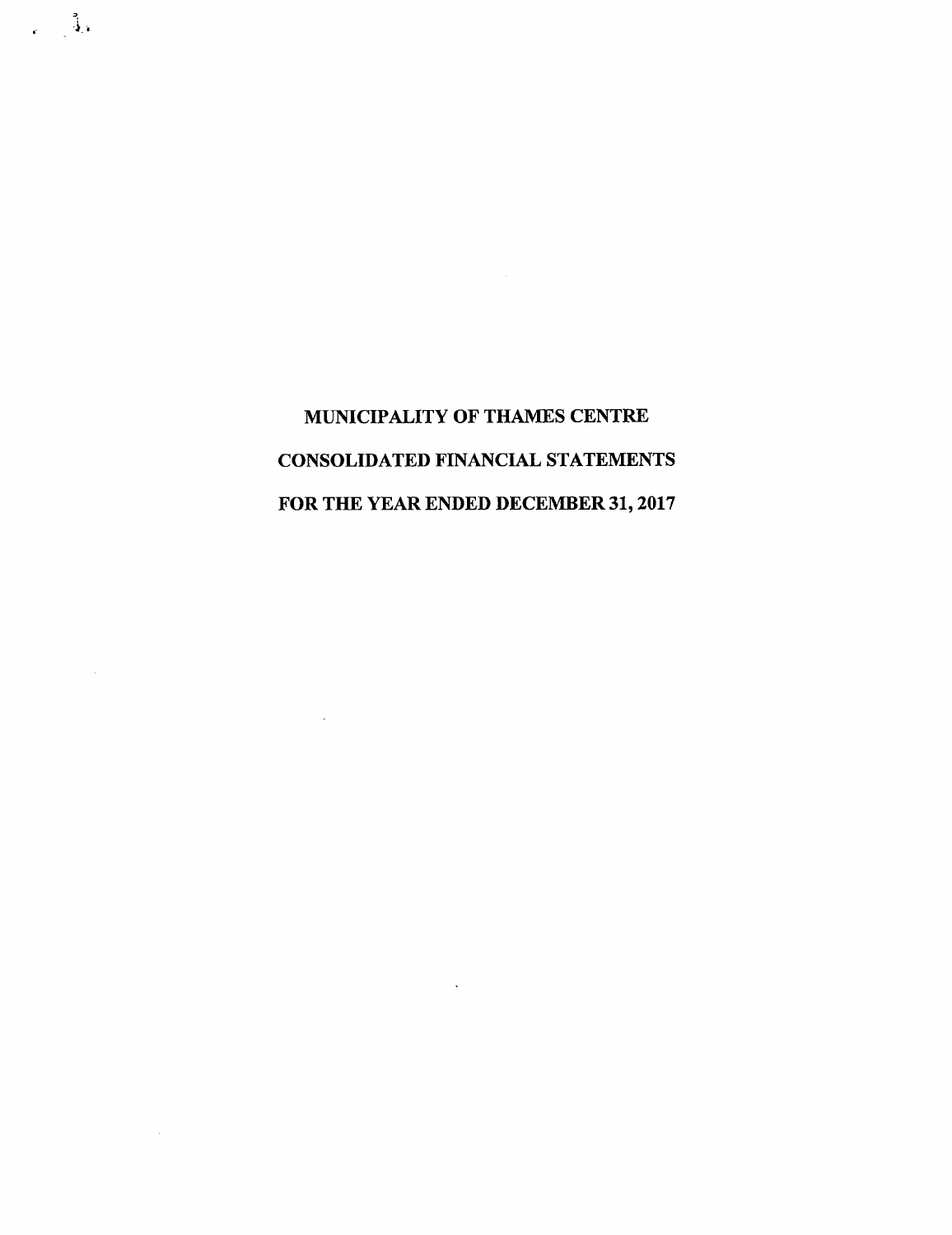| $-1-$           | <b>Independent Auditor's Report</b>                           |
|-----------------|---------------------------------------------------------------|
| $-2-$           | Consolidated Statement of Financial Position                  |
| $-3-$           | Consolidated Statement of Operations and Accumulated Surplus  |
| $-4-$           | <b>Consolidated Statement of Cash Flows</b>                   |
| -5-             | Consolidated Statement of Changes in Net Financial Assets     |
| $-6-$ to $-13-$ | Notes to Consolidated Financial Statements                    |
| $-14-$          | Schedule 1 - Consolidated Schedule of Tangible Capital Assets |
| $-15-$          | Schedule 2 - Consolidated Schedule of Segmented Information   |
|                 |                                                               |

 $\mathbf{r}^{\left(1\right)}$  ,  $\mathbf{r}^{\left(2\right)}$ 

 $\mathcal{L}^{\text{max}}_{\text{max}}$  and  $\mathcal{L}^{\text{max}}_{\text{max}}$ 

 $\hat{u}$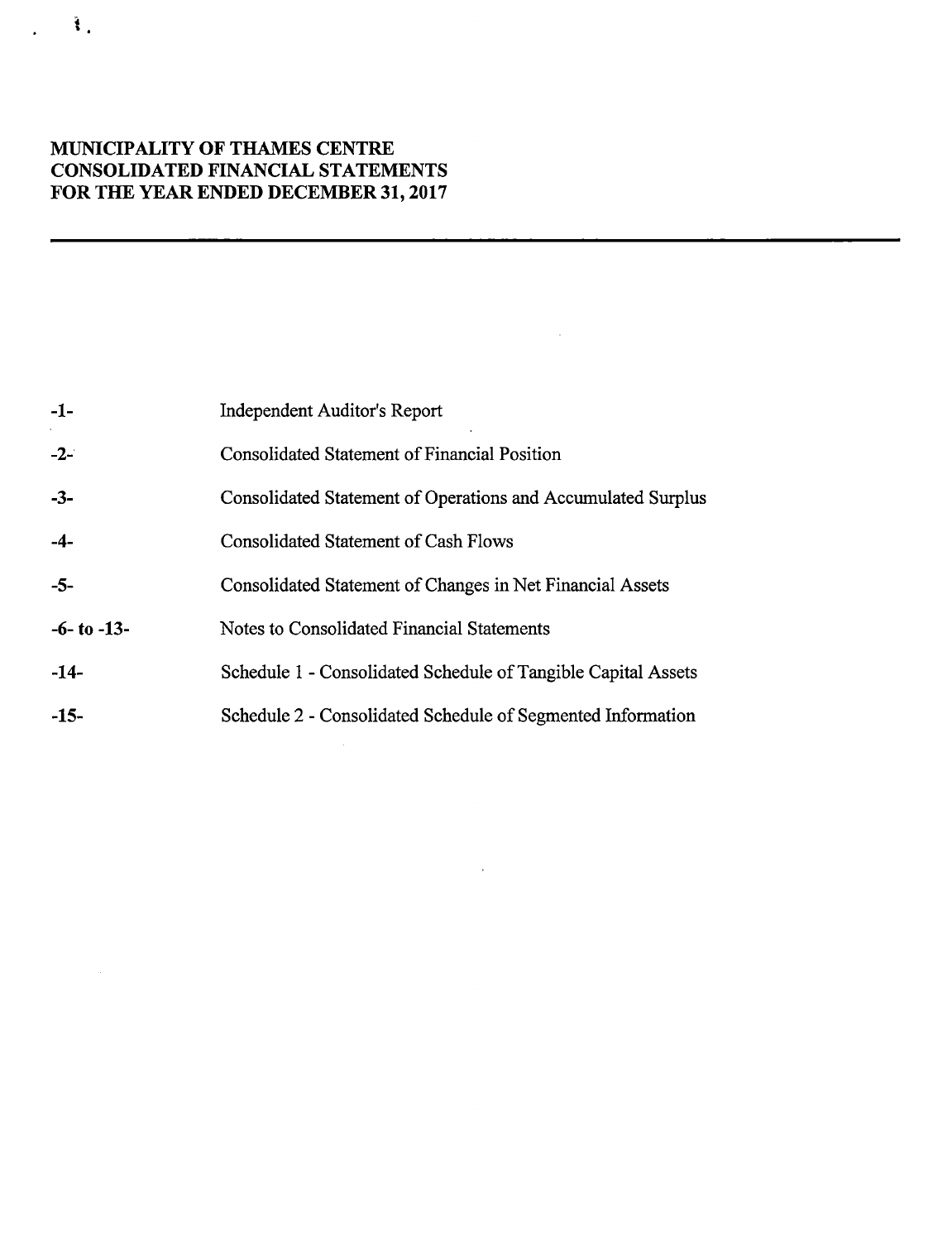

## INDEPENDENT AUDITOR'S REPORT

### To the Members of Council, Inhabitants and Ratepayers of the Municipality of Thames Centre:

We have audited the accompanying Consolidated Financial Statements of the Municipality of Thames Centre, which comprise the Consolidated Statement of Financial Position as at December 31, 2017 and the Consolidated Statements of Operations and Accumulated Surplus, Cash Flows, and Changes in Net Financial Assets for the year then ended, and <sup>a</sup> summary of significant accounting policies and other explanatory information.

### Management's Responsibility for the Financial Statements

Management is responsible for the preparation and fair presentation of these consolidated financial statements in accordance with Canadian public sector accounting standards, and for such internal control as management determines is necessary to enable the preparation of financial statements that are free from material misstatement, whether due to fraud or error.

### **Auditor's Responsibility**

Our responsibility is to express an opinion on these consolidated financial statements based on our audit. We conducted our audit in accordance with Canadian generally accepted auditing standards. Those standards require that we comply with ethical requirements and plan and perform the audit to obtain reasonable assurance about whether the financial statements are free from material misstatement.

An audit involves performing procedures to obtain audit evidence about the amounts and disclosures in the financial statements. The procedures selected depend on the auditor's judgment, including the assessment of the risks of material misstatement of the financial statements, whether due to fraud or error. In making those risk assessments, the auditor considers internal control relevant to the entity's preparation and fairpresentation of the financial statements in order to design audit procedures that are appropriate in the circumstances, but not for the purpose of expressing an opinion on the effectiveness of the entity's internal control. An audit also includes evaluating the appropriateness of accounting policies used and the reasonableness of accounting estimates made by management, as well as evaluating overall presentation of the financial statements.

We believe that the audit evidence we have obtained is sufficient and appropriate to provide a basis for our audit opinion.

#### Opinion

In our opinion, the consolidated financial statements present fairly, in all material respects, the financial position of the Municipality of Thames Centre as at December 31, 2017 and its financial performance and its changes in cash flows and net financial assets for the year then ended in accordance with Canadian public sector accounting standards.

Scrimgeour & April 8, 2019 hyring and the same of the state of the state of the state of the state of the state of the state of the state of the state of the state of the state of the state of the state of the state of the state of the

London, Canada LICENSED PUBLIC ACCOUNTANT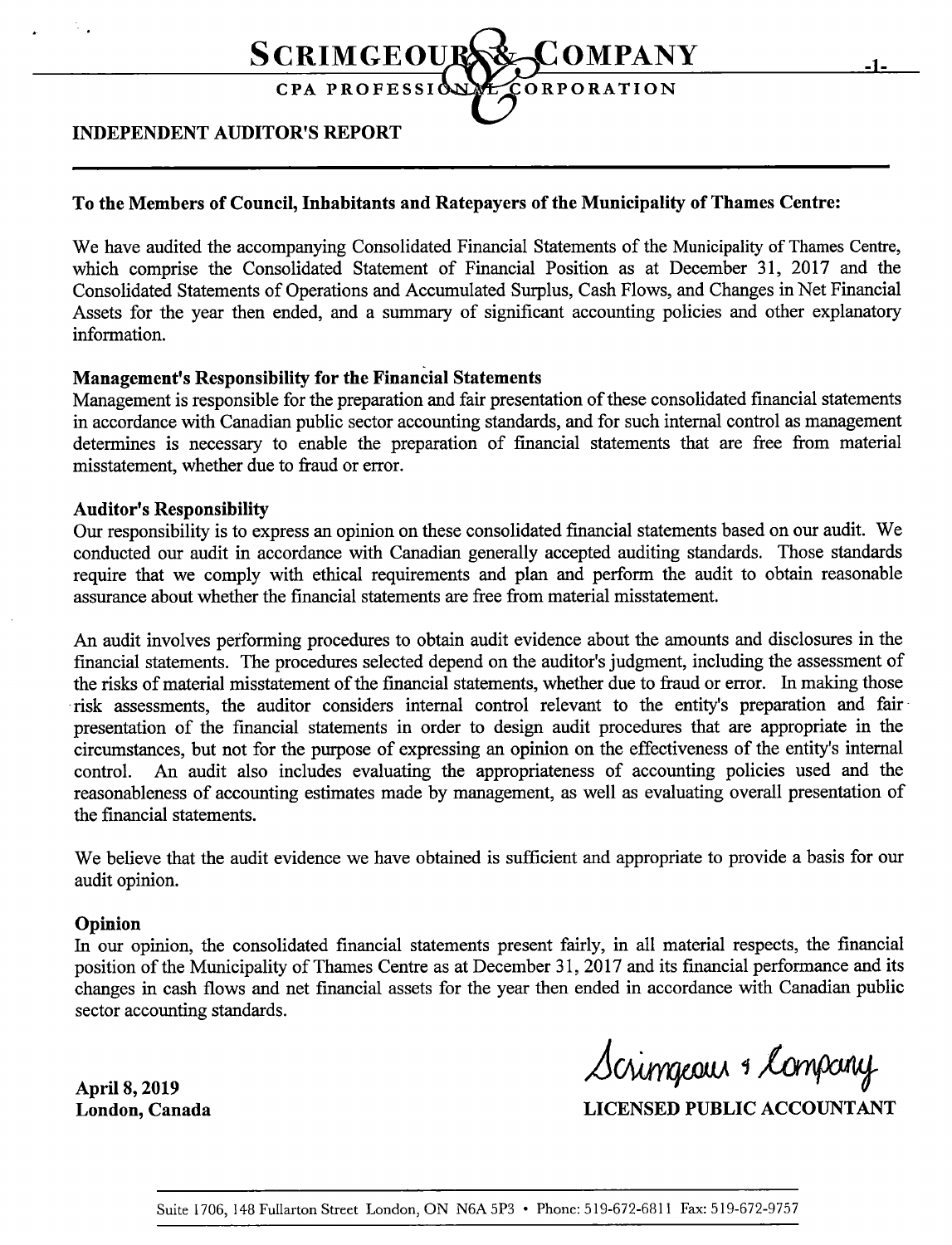# MUNICIPALITY OF THAMES CENTRE CONSOLIDATED STATEMENT OF FINANCIAL POSITION AS AT DECEMBER 31, 2017

 $\bullet$ 

|                                                               | 2017             | 2016            |
|---------------------------------------------------------------|------------------|-----------------|
| <b>FINANCIAL ASSETS</b>                                       |                  |                 |
| Cash                                                          | 12,613,564<br>S. | \$<br>7,182,273 |
| Taxes receivable                                              | 1,408,607        | 1,344,277       |
| Accounts receivable                                           | 4,528,553        | 6,567,546       |
|                                                               | 18,550,724       | 15,094,096      |
| <b>LIABILITIES</b>                                            |                  |                 |
| Accounts payable and accrued liabilities                      | 2,986,835        | 2,172,072       |
| Deferred revenue - obligatory reserve funds (notes 1.g and 6) | 5,528,727        | 4,206,709       |
| Net long-term liabilities (note 7)                            | 5,881,157        | 6,424,955       |
| Landfill closure and post-closure liability (notes 1.k and 8) | 2,150,794        | 2,100,794       |
|                                                               | 16,547,513       | 14,904,530      |
| <b>NET FINANCIAL ASSETS</b>                                   | 2,003,211        | 189,566         |
| <b>NON-FINANCIAL ASSETS</b>                                   |                  |                 |
| Tangible capital assets (schedule 1)                          | 106,440,599      | 107,421,029     |
| Capital work in progress                                      | 2,857,686        | 1,204,183       |
| Prepaid supplies                                              | 71,238           | 61,816          |
|                                                               | 109,369,523      | 108,687,028     |
| <b>ACCUMULATED SURPLUS (note 9)</b>                           | \$111,372,734    | \$108,876,594   |

The accompanying notes are an integral part of these financial statements.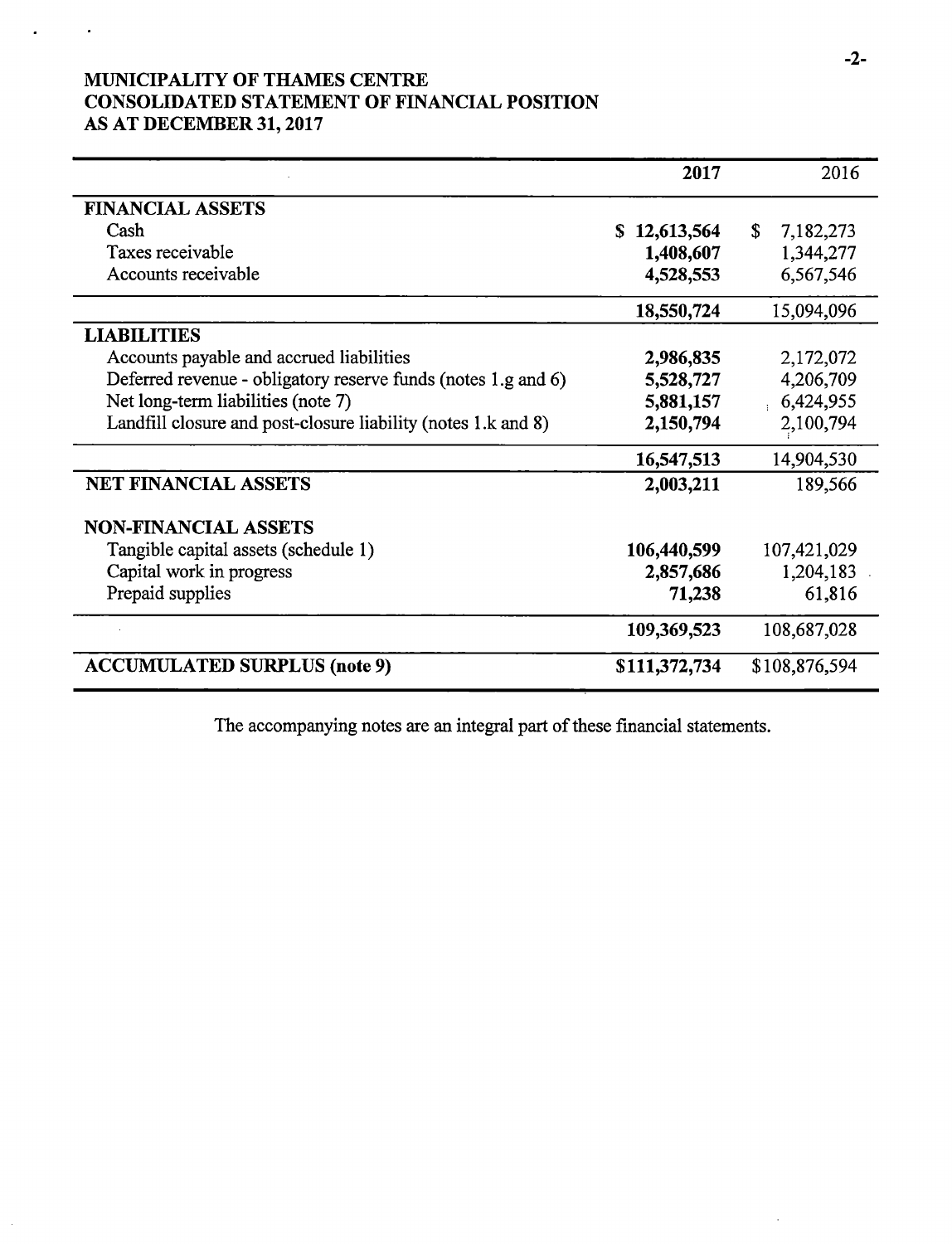# MUNICIPALITY OF THAMES CENTRE CONSOLIDATED STATEMENT OF OPERATIONS AND ACCUMULATED SURPLUS FOR THE YEAR ENDED DECEMBER 31, 2017

|                                                      | <b>Budget</b><br>2017 |               |             | <b>Actual</b><br>2017 |    | Actual<br>2016 |
|------------------------------------------------------|-----------------------|---------------|-------------|-----------------------|----|----------------|
| <b>REVENUE</b>                                       |                       |               |             |                       |    |                |
| Property taxation                                    | \$                    | 9,092,548     | $\mathbf S$ | 9,147,319             | \$ | 8,798,243      |
| User charges, rents and leases                       |                       | 4,576,840     |             | 4,770,444             |    | 4,558,807      |
| Government grants                                    |                       | 1,200,281     |             | 1,268,399             |    | 1,176,561      |
| Investment income                                    |                       | 77,541        |             | 111,313               |    | 92,745         |
| Penalty and interest on taxes                        |                       | 203,000       |             | 204,938               |    | 186,411        |
| Other revenue                                        |                       | 39,200        |             | 55,176                |    | 54,401         |
|                                                      |                       | 15,189,410    |             | 15,557,589            |    | 14,867,168     |
| <b>EXPENDITURES</b>                                  |                       |               |             |                       |    |                |
| General government                                   |                       | 1,758,452     |             | 1,391,806             |    | 1,365,386      |
| Protection to persons and property                   |                       | 5,593,762     |             | 2,939,069             |    | 2,806,449      |
| <b>Transportation services</b>                       |                       | 4,680,359     |             | 3,987,154             |    | 3,906,607      |
| <b>Environmental services</b>                        |                       | 5,414,337     |             | 3,384,277             |    | 3,219,073      |
| Health services                                      |                       | 118,445       |             | 91,877                |    | 69,330         |
| Recreation and cultural development                  |                       | 2,986,143     |             | 2,862,734             |    | 2,711,050      |
| Planning and development                             |                       | 217,604       |             | 323,772               |    | 266,180        |
|                                                      |                       | 20,769,102    |             | 14,980,689            |    | 14,344,075     |
| <b>EXCESS OF REVENUE OVER EXPENDITURES</b>           |                       |               |             |                       |    |                |
| <b>BEFORE OTHER</b>                                  |                       | (5,579,692)   |             | 576,900               |    | 523,093        |
| <b>OTHER</b>                                         |                       |               |             |                       |    |                |
| Government transfers related to capital              |                       | 2,141,327     |             | 363,204               |    | 34,165         |
| Gain (loss) on disposal of capital assets            |                       |               |             | 396,612               |    | 331,025        |
| Increase in landfill post closure liability (note 8) |                       | (50,000)      |             | (50,000)              |    | (50,000)       |
| Developer and other contributions related to capital |                       | 1,613,648     |             | 1,209,424             |    | (584, 496)     |
|                                                      |                       | 3,704,975     |             | 1,919,240             |    | (269, 306)     |
| <b>EXCESS OF REVENUE OVER EXPENDITURES</b>           |                       | (1,874,717)   |             | 2,496,140             |    | 253,787        |
| <b>ACCUMULATED SURPLUS,</b>                          |                       |               |             |                       |    |                |
| <b>BEGINNING OF YEAR</b>                             |                       | 108,876,594   |             | 108,876,594           |    | 108,622,807    |
| <b>ACCUMULATED SURPLUS, END OF YEAR</b>              |                       | \$107,001,877 |             | \$111,372,734         |    | \$108,876,594  |

The accompanying notes are an integral part of these financial statements.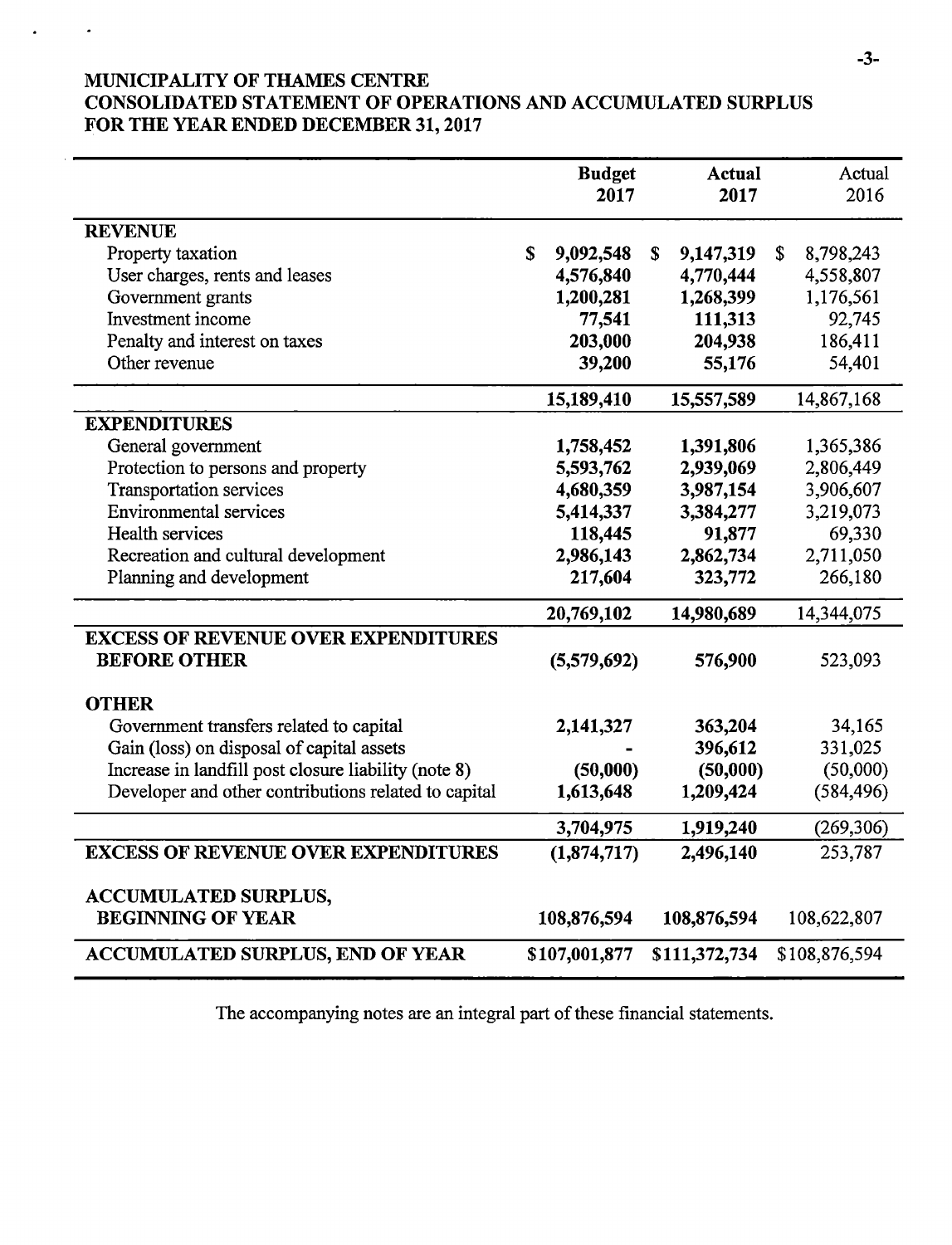# MUNICIPALITY OF THAMES CENTRE CONSOLIDATED STATEMENT OF CASH FLOWS FOR THE YEAR ENDED DECEMBER 31, 2017

|                                                                      | 2017            |    | 2016        |
|----------------------------------------------------------------------|-----------------|----|-------------|
| NET INFLOW (OUTFLOW) OF CASH RELATED TO<br>THE FOLLOWING ACTIVITIES: |                 |    |             |
| <b>OPERATING</b>                                                     |                 |    |             |
| Excess revenue over expenditures (page 3)                            | \$<br>2,496,140 | S. | 253,787     |
| Non-cash charges to operations                                       |                 |    |             |
| Amortization                                                         | 3,101,742       |    | 2,958,147   |
| Net disposal of tangible capital assets                              | 112,821         |    | 65,411      |
| Net change in working capital other than cash $(A)$                  | 4,161,444       |    | 658,912     |
|                                                                      | 9,872,147       |    | 3,936,257   |
| <b>INVESTING</b>                                                     |                 |    |             |
| Acquisition of tangible capital assets                               | (2, 234, 133)   |    | (5,179,669) |
| Decrease (increase) in capital work in progress                      | (1,653,503)     |    | 910,031     |
| Decrease (increase) in prepaid supplies                              | (9, 422)        |    | (6,028)     |
|                                                                      | (3,897,058)     |    | (4,275,666) |
| <b>FINANCING</b>                                                     |                 |    |             |
| Net change in long-term debt                                         | (543, 798)      |    | 2,129,851   |
| Net change in cash and cash equivalents during the year              | 5,431,291       |    | 1,790,442   |
| Cash and cash equivalents, beginning of year                         | 7,182,273       |    | 5,391,831   |
| CASH AND CASH EQUIVALENTS, END OF YEAR                               | \$12,613,564    | \$ | 7,182,273   |

A) Net change in working capital other than cash includes the net change in taxes receivable, accounts receivable, accounts payable and accrued liabilities, deferred revenue and landfill closure costs.

The accompanying notes are an integral part of these financial statements.

 $\epsilon$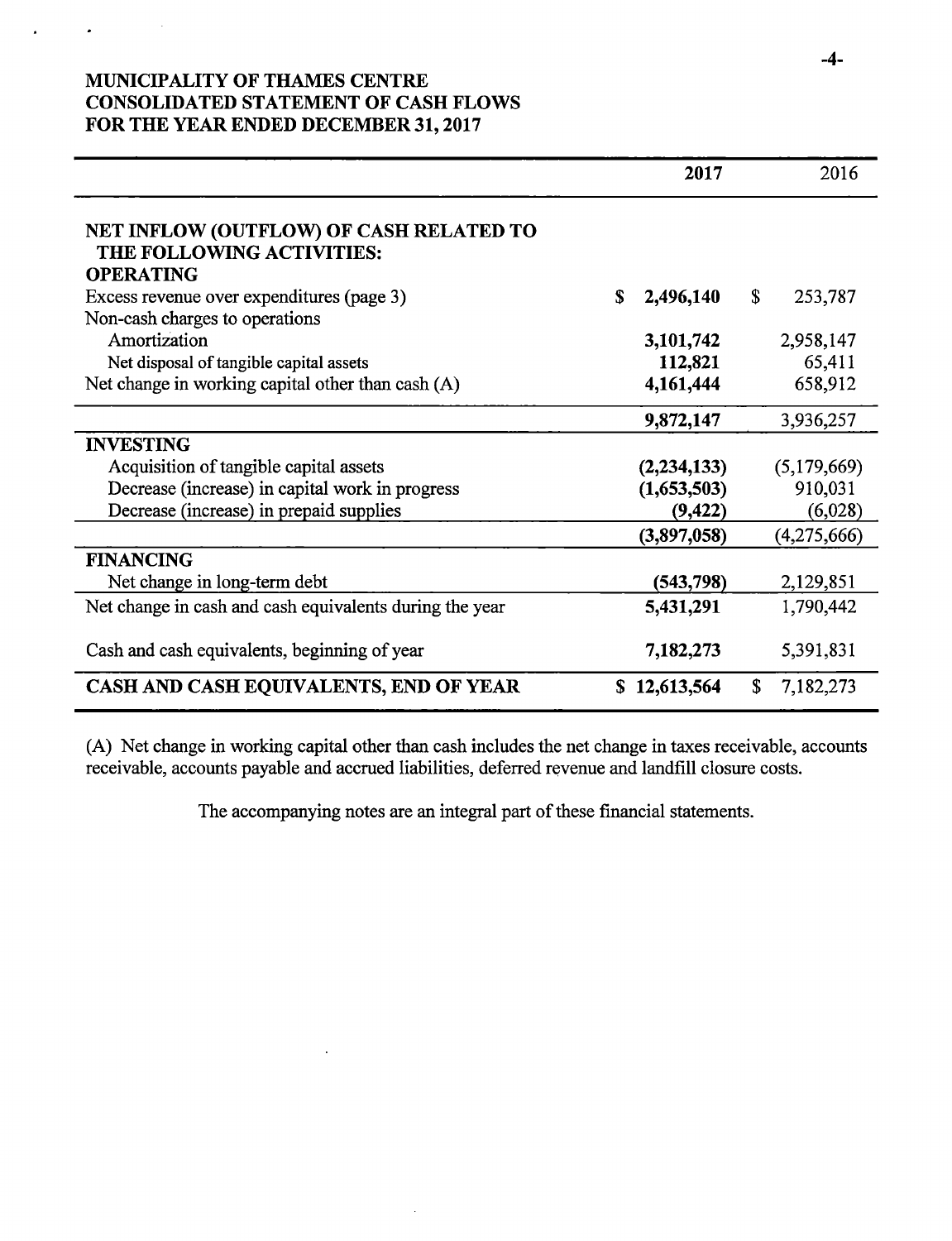# MUNICIPALITY OF THAMES CENTRE CONSOLIDATED STATEMENT OF CHANGES IN NET FINANCIAL ASSETS FOR THE YEAR ENDED DECEMBER 31, 2017

|                                                       | 2017            | 2016          |
|-------------------------------------------------------|-----------------|---------------|
| Excess of revenue over expenditures (page 3)          | \$<br>2,496,140 | \$<br>253,787 |
| Acquisition of tangible capital assets                | (2, 234, 133)   | (5,179,669)   |
| Amortization of tangible capital assets               | 3,101,742       | 2,958,147     |
| Change in prepaid supplies                            | (9, 422)        | (6,028)       |
| Investment in capital works in progress               | (1,653,503)     | 910,031       |
| Net disposal of tangible capital assets               | 112,821         | 65,411        |
| Increase (decrease) in net financial assets           | 1,813,645       | (998, 321)    |
| Net financial assets (liabilities), beginning of year | 189,566         | 1,187,887     |
| NET FINANCIAL ASSETS, END OF YEAR                     | 2,003,211       | \$<br>189,566 |

The accompanying notes are an integral part of these financial statements.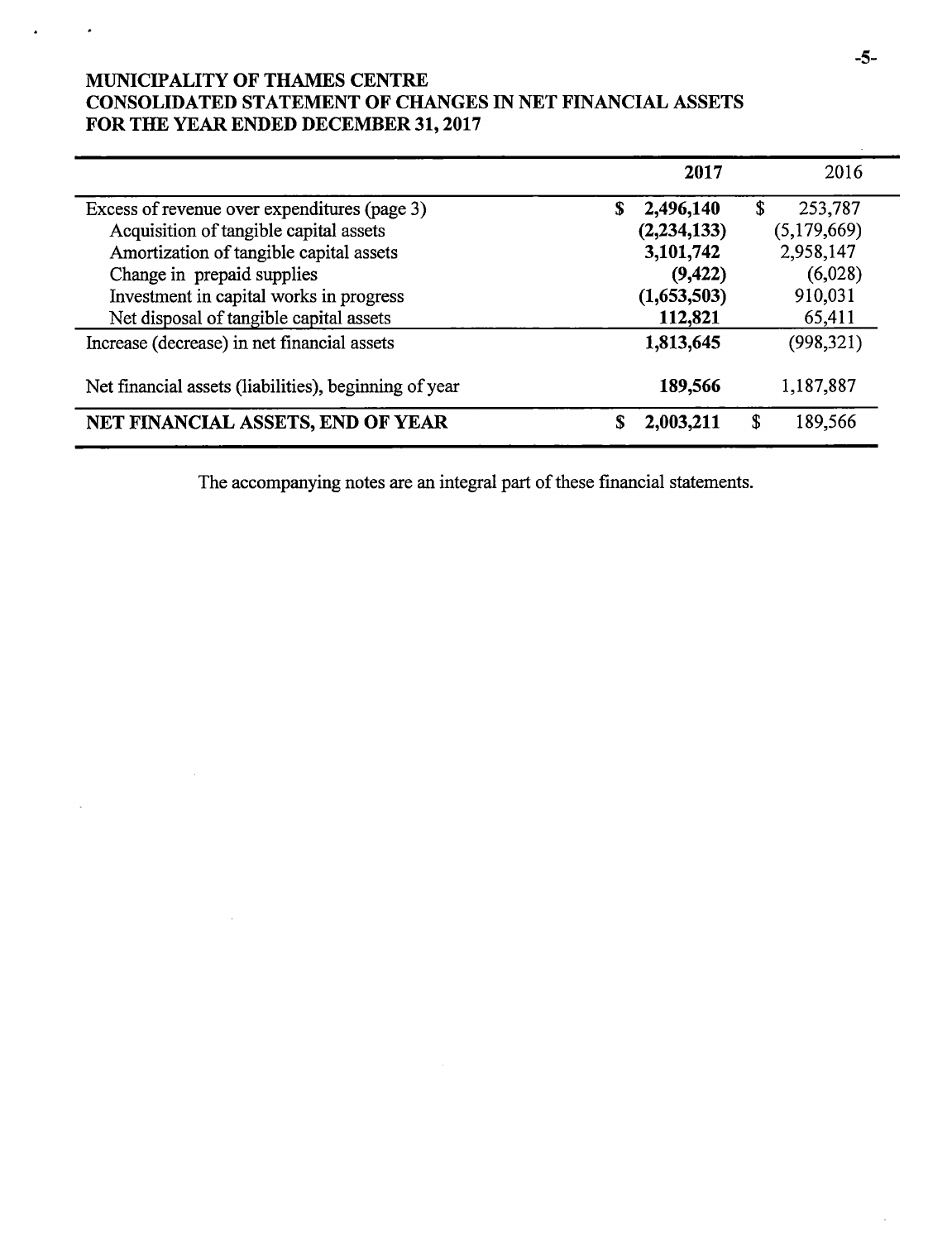The Corporation of the Municipality of Thames Centre ( the " Municipality") is <sup>a</sup> lower tier municipality in the County of Middlesex in the Province of Ontario, Canada. It conducts its operations guided by the provisions of provincial statutes such as the Municipal Act, Municipal Affairs Act and related legislation.

#### 1. Significant accounting policies

The consolidated financial statements of the Corporation of the Municipality of Thames Centre are prepared by management in accordance with Canadian public sector accounting standards. Significant aspects of the accounting policies adopted by the Municipality are as follows:

#### a. Basis of consolidation

These consolidated financial statements reflect the assets, liabilities, operating revenue and expenditures and accumulated surpluses and changes in investment in tangible capital assets of the Municipality. The reporting entity is comprised of all organizations, committees and local boards accountable for the administration of their financial affairs and resources to the Municipality and which are owned or controlled by the Municipality. Inter- departmental and inter-organizational transactions and balances between these organizations are eliminated.

These consolidated financial statements include the operations of the Dorchester Union Cemetery.

#### b. Accrual accounting

The accrual basis of accounting recognizes revenue as they become available and measurable; expenditures are recognized as they are incurred and measurable as <sup>a</sup> result of receipt of goods or services and the creation of <sup>a</sup> legal obligation to pay.

#### c. Accounting for County and School Board transactions

The Municipality is required to bill, collect and remit provincial education and upper tier taxation in respect of residential and other properties on behalf of the school boards and upper tier. The Township has no jurisdiction or control over the school board or upper tier's operations or their tax rate. The taxation, other revenue, expenditures, assets and liabilities with respect to the operations of the school boards, and the County of Middlesex are not reflected in these consolidated financial statements.

#### d. Trust fund

The Municipality's trust fund and its related operations administered by the Municipality are not consolidated, but are reported separately on the Trust Fund Statements of Operations and Financial Position.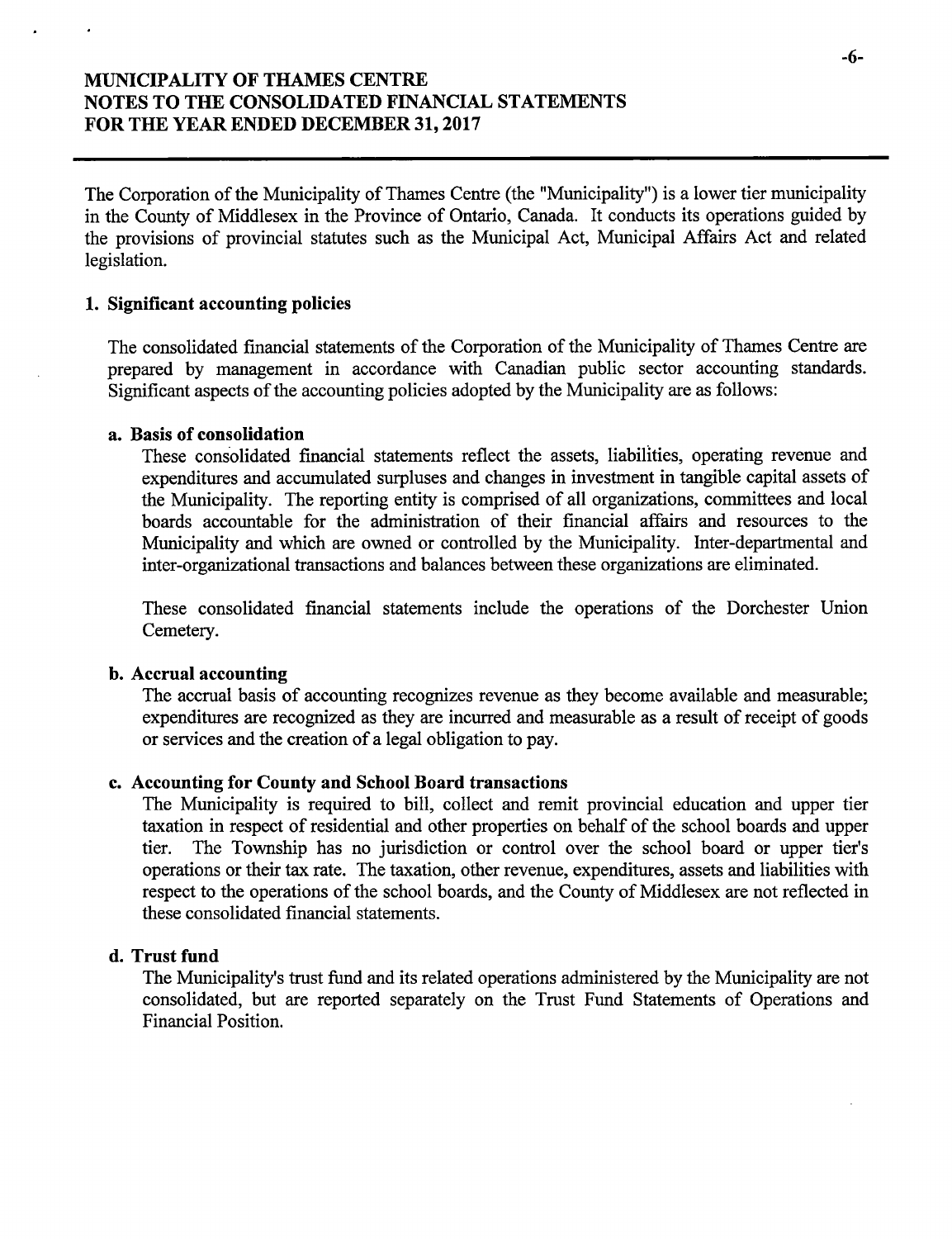#### 1. Significant accounting policies continued

#### e. Non-financial assets

Non-financial assets are not available to discharge existing liabilities and are held for use in the provision of services. They have useful lives extending beyond the current year and are not intended for sale in the ordinary course of operations. The change in non-financial assets during the year, together with the excess of revenue over expenditures, provides the consolidated change in financial assets for the year.

The Municipality non-financial assets consist of tangible capital assets. Tangible capital assets are recorded at cost which includes all amounts that are directly attributable to acquisition, construction, development or betterment of the asset. The cost, less residual value, of the tangible capital assets is amortized on a straight- line basis over their estimated useful lives as follows:

| Land improvements                          | 15 years        |
|--------------------------------------------|-----------------|
| <b>Buildings</b>                           | 10 to 100 years |
| Vehicles and machinery                     | 5 to 20 years   |
| Equipment and furniture                    | 4 to 20 years   |
| Environmental infrastructure               | 84 to 110 years |
| Transportation and drainage infrastructure | 5 to 100 years  |

Tangible capital assets received as contributions are recorded at their fair value at the date of the receipt. The fair value is also recorded as contributed revenue.

#### f. Revenue recognition

Government grants and transfers are recognized in the consolidated financial statements as revenue in the period in which events giving rise to the transfer occur, providing the transfers are authorized, any eligibility criteria have been met, and reasonable estimates of the amounts can be determined.

#### g. Deferred revenue

Government transfers, contributions and other amounts are received from third parties pursuant to legislation, regulation or agreement and may only be used in the conduct of certain programs, in the completion of specific work or for the purchase of tangible capital assets. In addition, certain user charges and fees are collected for which the related services have yet to be performed. Revenue is recognized in the period when the related expenditures are incurred, services performed or the tangible capital assets are acquired.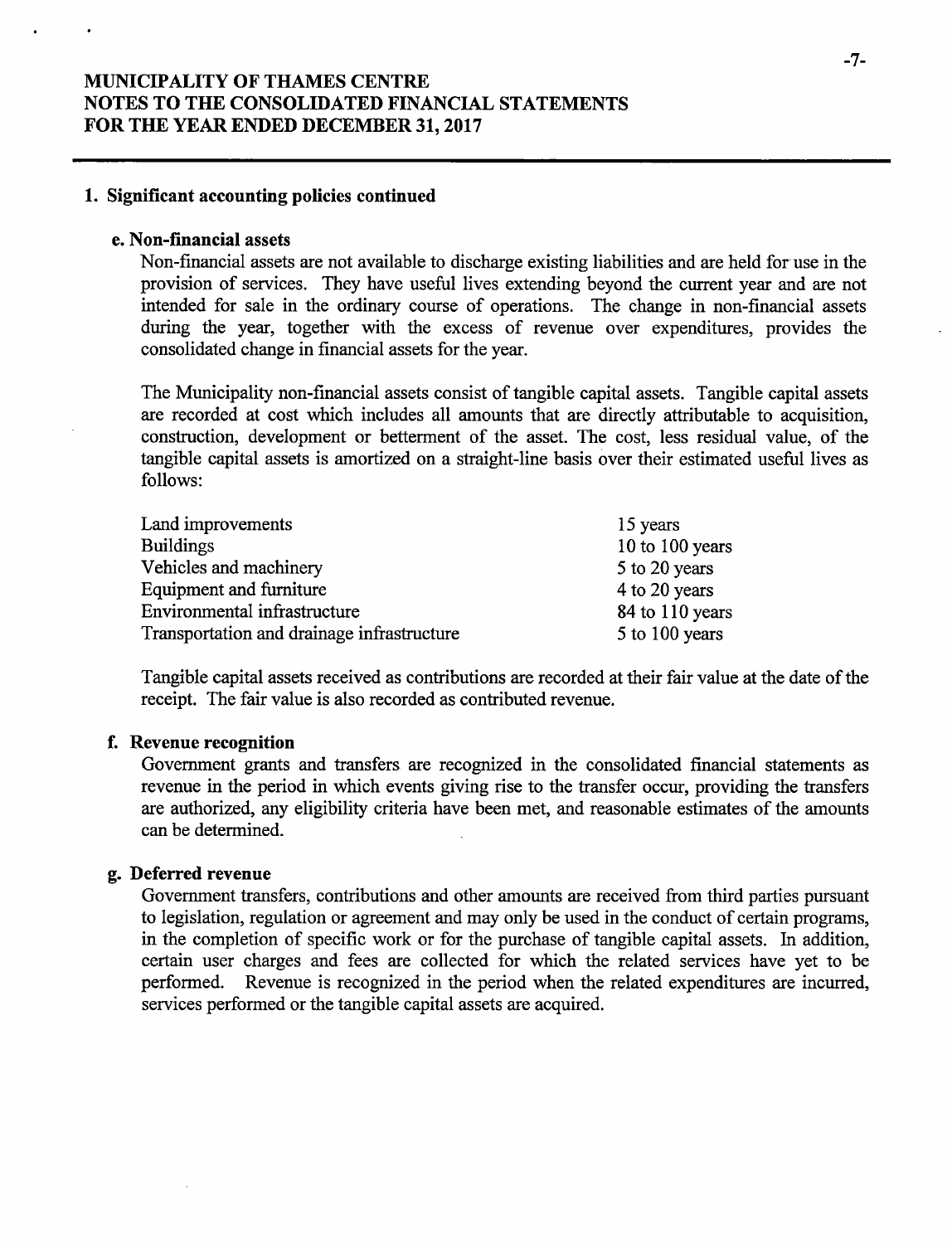#### 1. Significant accounting policies continued

#### h. Use of estimates

The preparation of financial statements in conformity with Canadian public sector accounting standards requires management to make estimates and assumptions that affect the reported amounts of assets, liabilities, disclosure of contingent assets and liabilities at the date of the financial statements and the reported amounts of revenue and expenditures during the period. Such estimates are periodically reviewed and any adjustments necessary are reported in earnings in the period in which they become known. Actual results could differ from these estimates.

### i. Leases

Leases are classified as capital or operating leases. Leases which transfer substantially all of the benefits and risks incidental to ownership of property are accounted for as capital leases. All other leases are accounted for as operating leases and the related lease payments are charged to expense as incurred.

#### j. Financial instruments

Financial instruments of the Municipality consist mainly of cash, short-term investments, accounts receivable and taxes receivable. The carrying values of these financial assets The carrying values of these financial assets approximate their fair values unless otherwise disclosed.

#### k. Landfill closure and post-closure liability

In accordance with the requirements of Public Sector Accounting Standard 3270, the Municipality accrues landfill closure and post-closure care requirements that have been defined in accordance with industry standards and include final covering and landscaping of the landfill, pumping of ground water and leachates from the site, and ongoing environmental monitoring, site inspection and maintenance. The reported liability is based on estimates and assumptions using the best information available to management.

Future events may result in significant changes to the estimated total expenditures, capacity used or total capacity and the estimated liability, and would be recognized prospectively, as a change in estimate, when applicable.

#### 2. Tax revenue

Property tax billings are prepared by the Municipality based on an assessment roll prepared by the Ontario Property Assessment Corporation. All assessed property values in the Municipality were reviewed and new values established based on a common valuation date which was used by the Municipality in computing the 2017 property tax bills. Property tax revenue and tax receivables are subject to appeals which may not have been heard yet. Any supplementary billing adjustments made necessary by the determination of such appeals will be recognized in the fiscal year they are determined and the effect shared with the County of Middlesex and the appropriate school boards.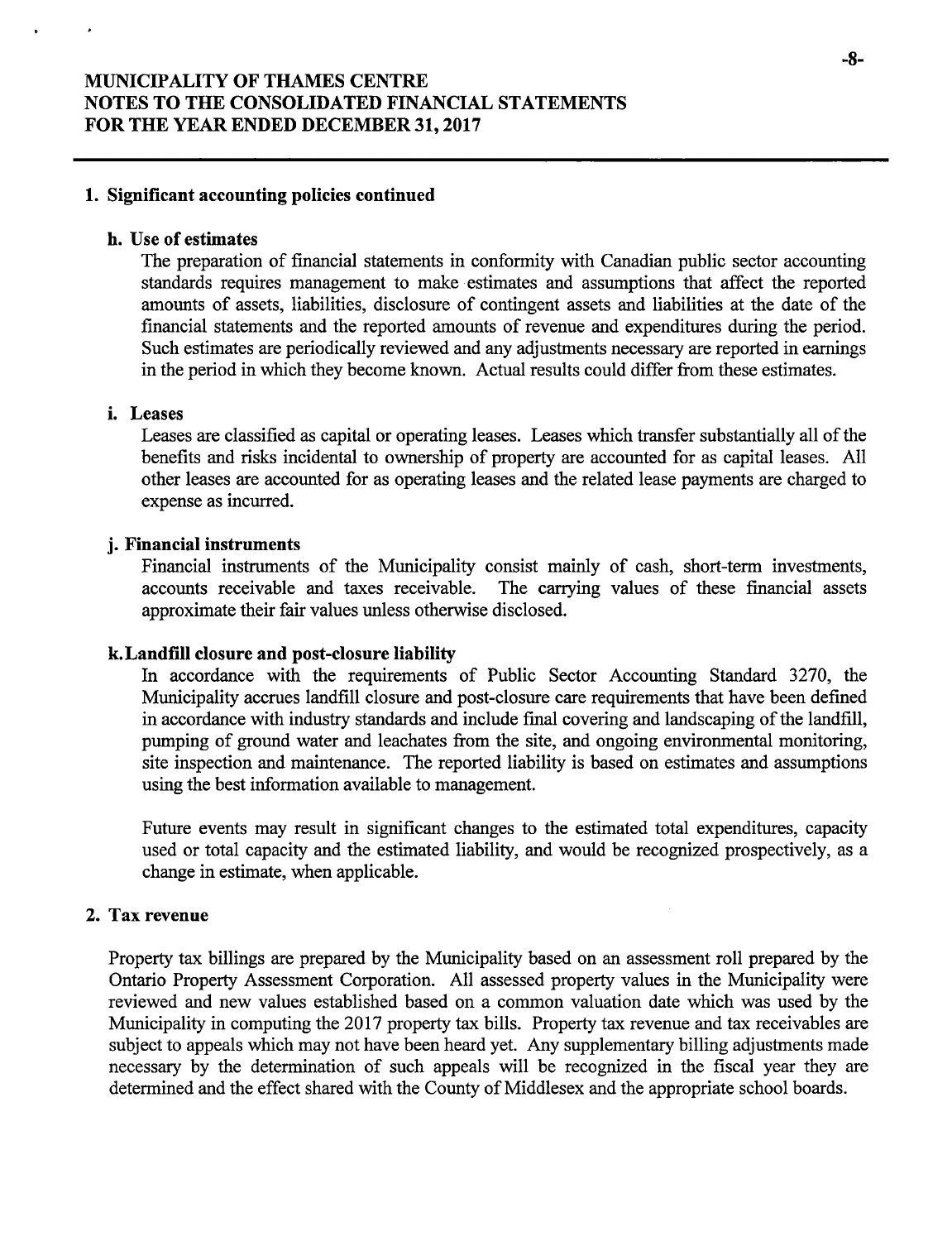### 3. Trust fund

The trust fund administered by the Municipality amounting to \$468,693 (2016 - \$454,270) has not been included in the consolidated financial statements.

#### 4. Operations of School Boards and the County of Middlesex

Further to note la, the taxation revenue of the School Boards and the County of Middlesex are comprised of the following:

|                           | <b>School</b><br><b>Boards</b> |    | County    |  |
|---------------------------|--------------------------------|----|-----------|--|
| Taxation and user charges | 5,622,663                      | S. | 7,726,646 |  |
| Requisitions              | 5,622,663<br>S.                | S. | 7,726,646 |  |

#### 5. Pension agreements

The Municipality makes contributions to the Ontario Municipal Employees Retirement Fund OMERS), which is a multi-employer plan, on behalf of members of its staff. The plan is <sup>a</sup> defined benefit plan which specifies the amount of the retirement benefit to be received by the employees based on the length of services and rates of pay.

The amount contributed to OMERS for 2017 was \$262,858 (2016 - \$231,608) for current service and is included as an expenditure on the Consolidated Statement of Operations. The Municipality has no obligation, as at December 31, 2017, under the past service provisions. The OMERS funding ration for  $2017$  is  $94.2\%$  ( $2016 - 93.4\%$ ), with the goal of being fully funded by  $2025$ .

#### 6. Deferred revenue- obligatory reserve funds

A requirement of the Canadian public sector accounting standards, is that obligatory reserve funds be reported as deferred revenue. This requirement is in place as provincial legislation restricts how these funds may be used and under certain circumstances these funds may possibly be refunded. The balances in the obligatory reserve funds of the Municipality are summarized as follows: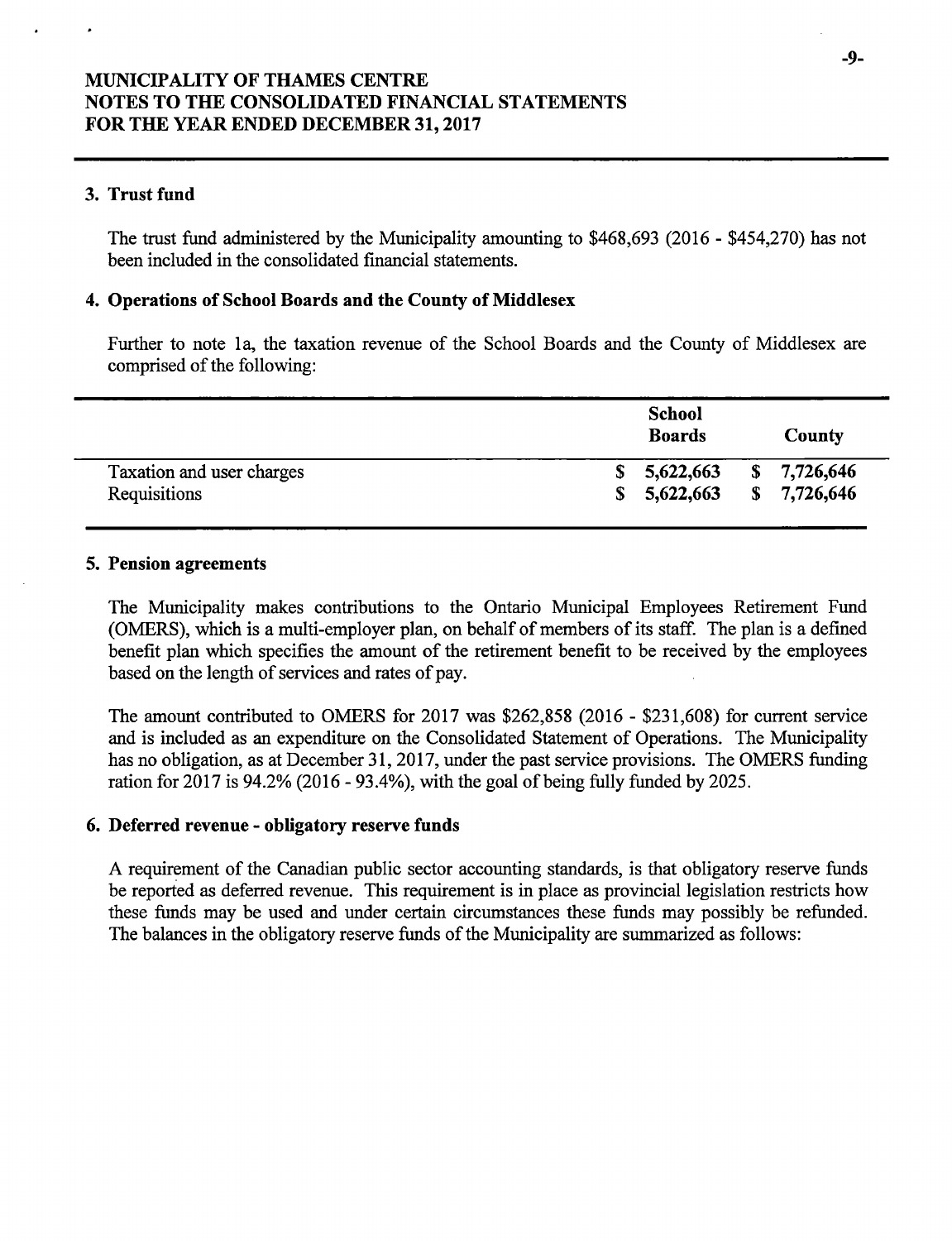# 6. Deferred revenue- obligatory reserve funds continued

 $\bullet$ 

|                                                                         |    | 2017      | 2016            |
|-------------------------------------------------------------------------|----|-----------|-----------------|
| Development charges                                                     | \$ | 3,980,170 | \$<br>2,801,428 |
| Federal gas tax                                                         |    | 757,343   | 488,024         |
| Grants - Provincial                                                     |    | 2,522     | 25,000          |
| Grants, Federal                                                         |    | 7,045     |                 |
| Grants - other                                                          |    | 308,560   | 246,025         |
| Prepaid user charges                                                    |    | 473,087   | 646,232         |
|                                                                         | S  | 5,528,727 | \$<br>4,206,709 |
| 7. Long-term liabilities                                                |    |           |                 |
|                                                                         |    | 2017      | 2016            |
| a. The balance of long-term liabilities                                 |    |           |                 |
| reported on the Consolidated Statement of                               |    |           |                 |
| Financial Position is made up of the following:                         |    |           |                 |
| Tile drainage loans bearing interest at a rate of 8%,                   |    |           |                 |
| responsibility for payment of principal and interest charges            |    |           |                 |
| has been assumed by individuals                                         | \$ | 6,646     | \$<br>8,616     |
| Debentures payable, maturing on September 17 in the years               |    |           |                 |
| 2017 through 2027 bearing varying rates of interest between             |    |           |                 |
| 5.03% to 5.22%, payable semi-annually on March 15 and                   |    |           |                 |
| September 15                                                            |    | 74,510    | 219,732         |
|                                                                         |    |           |                 |
| Debentures payable bearing interest rate of 2.55% to 4.56%              |    |           |                 |
| maturing in 2017 to 2027, recoverable from ratepayers.                  |    | 410,277   | 511,252         |
|                                                                         |    |           |                 |
| Debentures payable, maturing on July 3, 2032, bearing interest          |    |           |                 |
| at a rate of 3.51%, payable semi-annually on July 1 and                 |    |           |                 |
| January 1                                                               |    | 3,487,337 | 2,128,721       |
|                                                                         |    |           |                 |
| Debentures payable, maturing April 18, 2032, bearing interest           |    |           |                 |
| at a rate of 2.92%, payable semi-annually on April 18 and<br>October 18 |    |           |                 |
|                                                                         |    | 1,131,149 | 2,631,149       |
| Non-interest bearing loan payable to the Corporation of the             |    |           |                 |
| County of Middlesex                                                     |    | 771,238   | 925,485         |
| Net long-term liabilities at the end of the year                        | \$ | 5,881,157 | \$<br>6,424,955 |
|                                                                         |    |           |                 |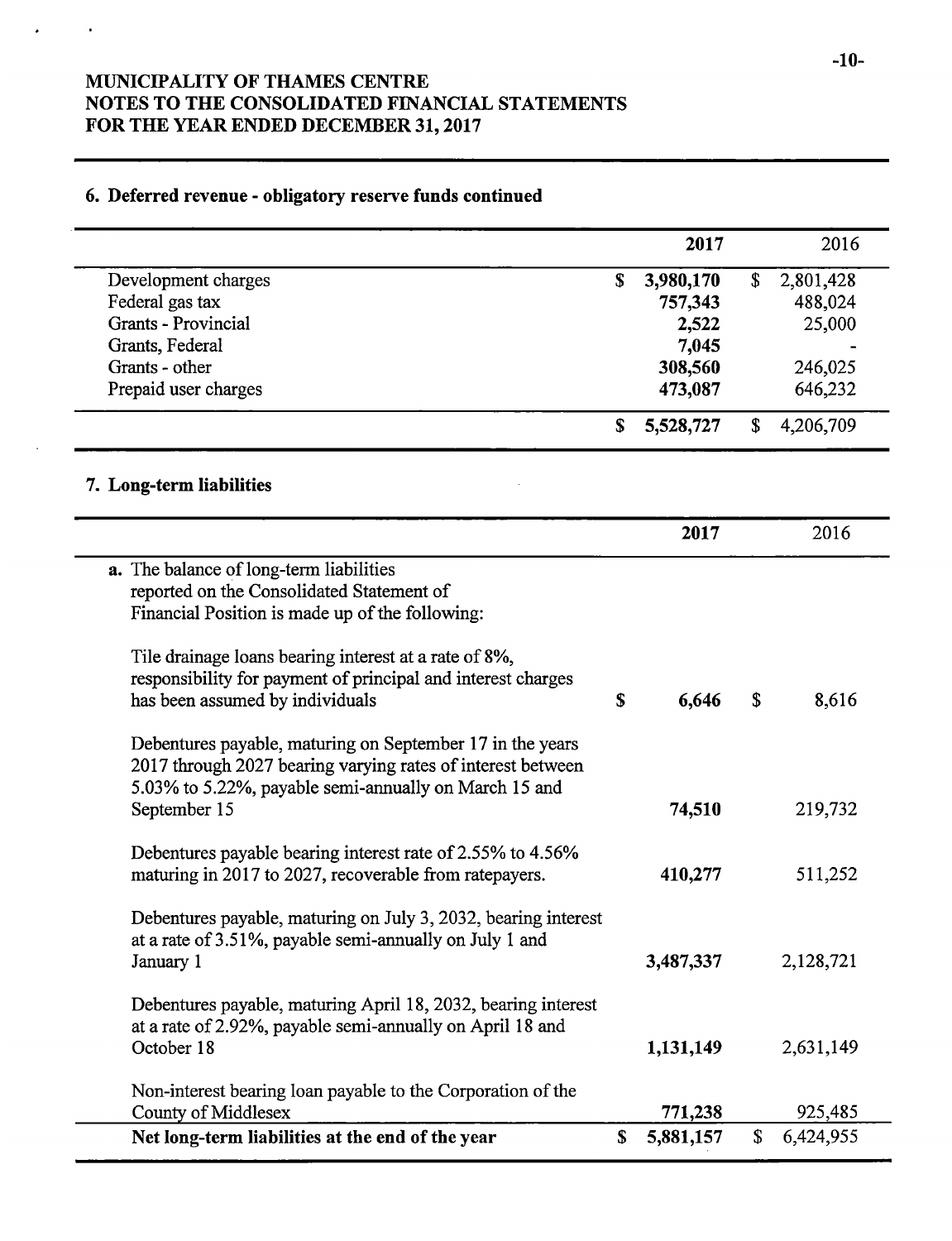#### 7. Long-term liabilities continued

b. Debt to be retired over the next five years as follows:

|      | Recovered          |                           | Recovered        |
|------|--------------------|---------------------------|------------------|
|      | from<br>Ratepayers |                           | from<br>Taxation |
| 2018 | \$<br>412,473      | \$                        | 41,090           |
| 2019 | \$<br>400,448      | $\boldsymbol{\mathsf{s}}$ | 155,413          |
| 2020 | \$<br>394,345      | \$                        | 156,658          |
| 2021 | \$<br>378,097      | \$                        | 157,938          |
| 2022 | \$<br>361,399      | \$                        | 159,257          |
|      |                    |                           |                  |

- c. Approval of the Ontario Municipal Board has been obtained for those pending issues of long term liabilities and commitments to be financed by revenue beyond the term of Council and approved on or before December 31, 1992. Those approved after January 1, 1993 have been approved by by-law. The principal and interest payments required to service these pending issues and commitments are within the debt repayment limit prescribed by the Ministry of Municipal Affairs.
- d. The Municipality is contingently liable for long term liabilities with respect to tile drainage loans, and for those for which the principal and interest had been assumed by other municipalities, school board and unconsolidated local boards, municipal enterprises, and utilities. The total amount outstanding as at December 31, 2017 is \$6,646 (2016 - \$8,616).
- e. The interest expense on long-term liabilities for the year was \$122,434 (2016 \$116,829).

#### 8. Landfill closure and post-closure liability

The Municipality received a third party estimate of its closure and post- closure costs of the Thames Centre Landfill as of December 8, 2015. As <sup>a</sup> result of this estimate, the Municipality has accrued \$2,150,794 (2016 - \$2,100,794) in the Consolidated Statement of Financial Position. To date the Municipality has raised \$777,443 (2016 - \$727,443) through taxation towards this future liability. As a result, an additional \$1,373,351 will be raised in future years. Based on a 2017 update, it is anticipated that the Thames Centre Landfill has a remaining site life of 25 years, based on the five year average rate of landfilling, and has a current remaining site capacity of 91, 285 cubic meters. This assumption is based on an inflation rate of 3% and <sup>a</sup> discount rate of 4%.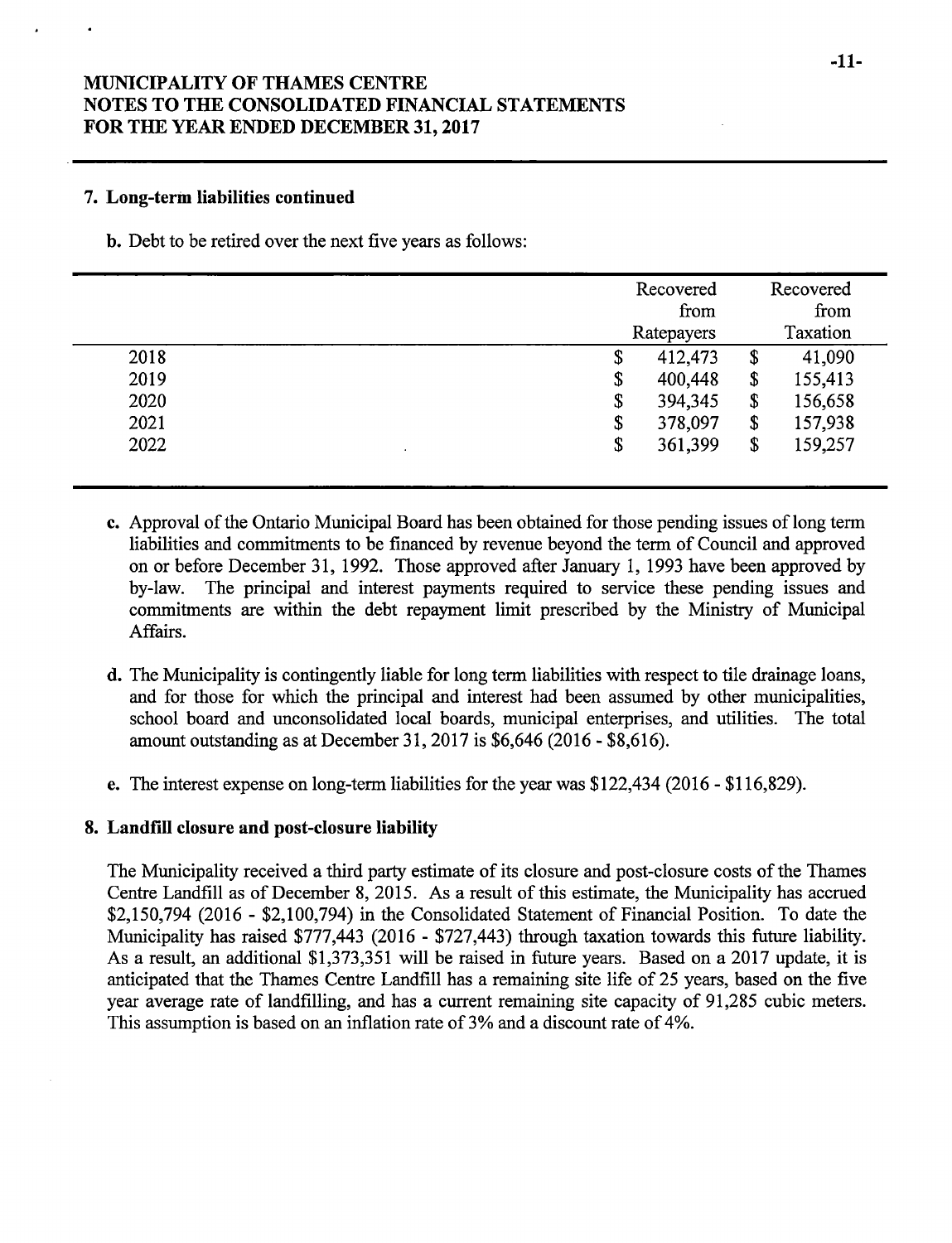#### 9. Accumulated surplus

The accumulated surplus on the Consolidated Statement of Financial Position at the end of the year is comprised of the following:

|                                              | 2017            | 2016          |
|----------------------------------------------|-----------------|---------------|
| General surplus (deficit)                    | <b>NIL</b><br>S | NIL<br>S      |
| Investment in tangible capital assets        | 104,063,180     | 102,417,212   |
| Landfill post closure liability              | (1,373,351)     | (1,373,351)   |
| Reserves set aside for specific purpose      | 8,508,511       | 7,658,339     |
| Reserve funds set aside for specific purpose | 174,394         | 174,394       |
| <b>ACCUMULATED SURPLUS</b>                   | \$111,372,734   | \$108,876,594 |

#### 10. Budget figures

The Municipality's Council completes separate budget reviews for its operating and capital budgets each year. The approved operating budget for 2017 is reflected on the Consolidated Statement of Operations and Accumulated Surplus.

### 11. Commitment

The Municipality has entered into an agreement with the Ontario Provincial Police for the provision of police services. The total cost incurred for the year ended December 31, 2017 was \$1,696,106  $(2016 - $1,663,059)$ .

The Municipality has contracted with <sup>a</sup> third party to operate its wastewater system. The ten year contract began in 2013. There is <sup>a</sup> provision for two renewable terms of five years each. The contracted amount per year is \$154,900. In addition, the contract has provisions for additional costs. The wastewater system is owned by, and registered in the name of the Municipality.

The Municipality contracted in 2012 with a third party to provide solid waste and recycling collection for \$507,908 per year. This contract extends to 2017 with two renewable terms of one year each. The contract has provisions for additional costs for other services.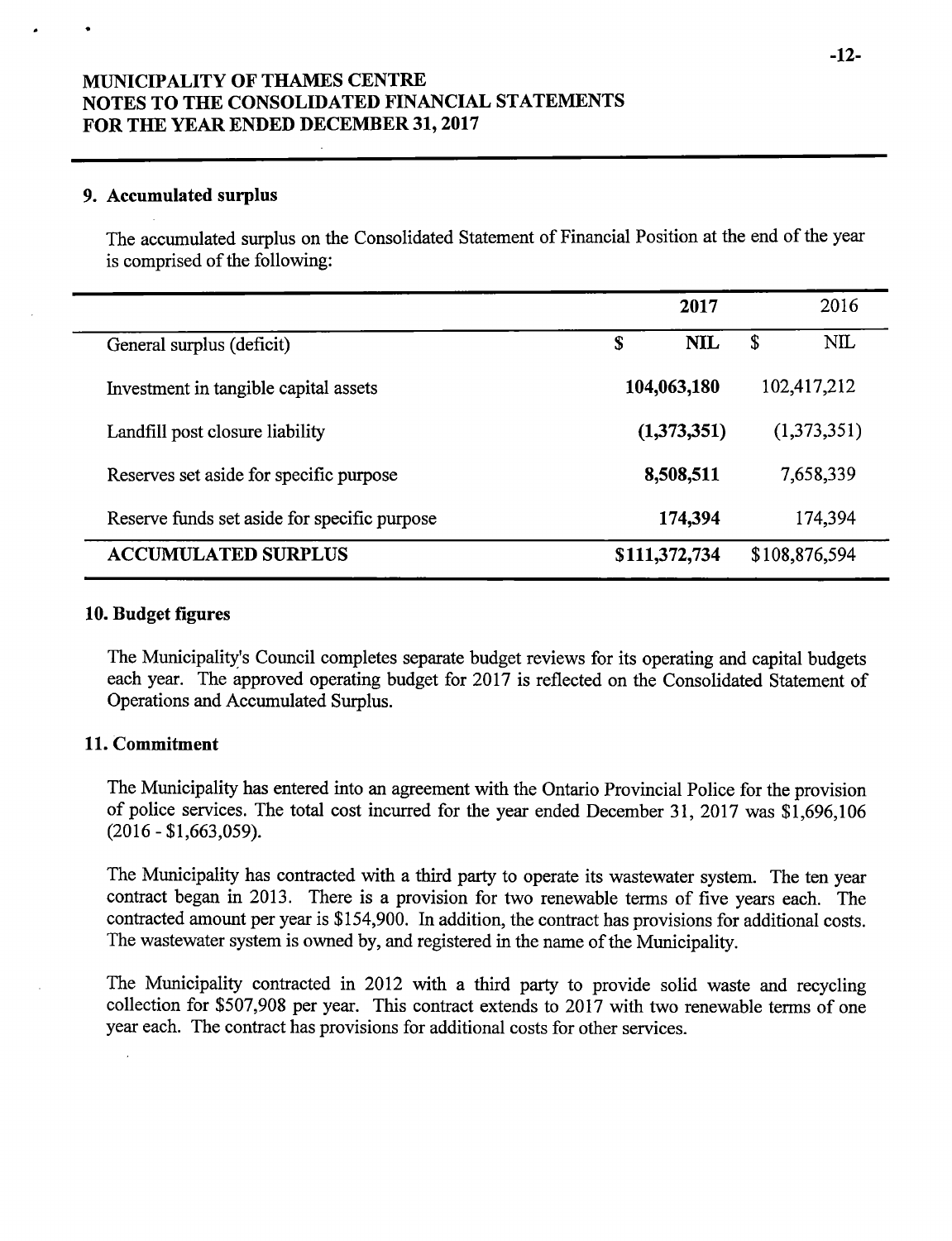#### 12. Public sector salary disclosure

There were five employees paid a salary, as defined in the Public Sector Disclosure Act, 1996 of \$100,000 or more.

#### 13. Contaminated sites

The Canadian public sector accounting standard 3510 requires municipalities to evaluate sites owned by the municipality for potential contamination. This standard requires the municipality to disclose the liability, if any, related to remediation of such sites. The Municipality does not believe it owns properties that would require such an accrual.

#### 14. Segmented information

Segmented information is presented on Schedule 2. The Municipality of Thames Centre is a diversified municipality and provides a wide range of services to its citizens including police, fire, transportation, recreational and environmental. For management reporting purposes the transportation, recreational and environmental. Municipality's operations and activities are organized and reported by department. The general government segment includes such functions as finance and information services, council and administrative offices. Protection services includes policing through contracted services, fire protection, conservation authority, protective inspection and control, and emergency measures. Transportation services provide the winter and summer maintenance, repairs and construction of the municipal roads system including bridges and culverts. Environmental services includes water, wastewater, waste disposal, storm management and the maintenance of Thames Centre landfill site. Recreation includes facilities, parks, leisure programs, and the library. Planning manages rural development and facilitates economic development.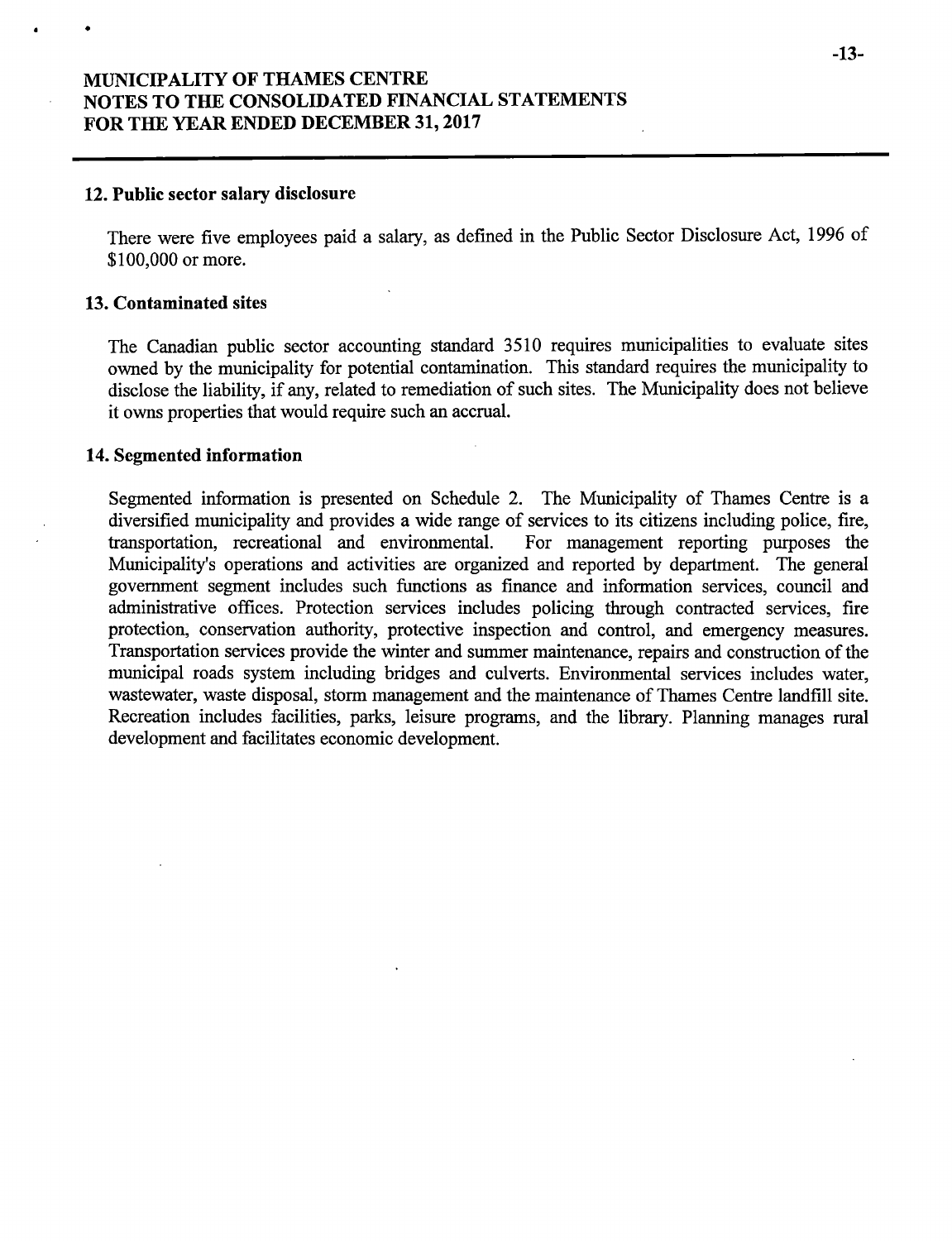#### MUNICIPALITY OF THAMES CENTR CONSOLIDATED SCHEDULE OF TANGIBLE CAPITAL ASSETS FOR THE YEAR ENDED DECEMBER 31, 2017

 $\sim 10^7$ 

 $\mathcal{A}$ 

 $\sim$ 

|                                                                | Land            | Land<br>Improvements | Buildings and<br><b>Fixtures</b> | Machinery and<br>Equipment | Automotive      | Infrastructure | 2017<br>Total | 2016<br>Total |
|----------------------------------------------------------------|-----------------|----------------------|----------------------------------|----------------------------|-----------------|----------------|---------------|---------------|
| <b>COST</b>                                                    |                 |                      |                                  |                            |                 |                |               |               |
| Balance, beginning of year (note 15)<br>Add:                   | 5,180,415<br>S. | \$3,677,179          | \$18,443,903                     | s<br>913,457               | S<br>6,724,303  | \$117,913,563  | \$152,852,820 | \$148,192,418 |
| Additions during the year                                      | ٠               | 299,416              | 22,237                           | 66,270                     | 717,607         | 1,128,603      | 2,234,133     | 5,179,669     |
| Less:                                                          |                 |                      |                                  |                            |                 |                |               |               |
| Disposals during the year                                      | (13, 621)       | (3,239)              | (211, 417)                       |                            |                 | (51, 597)      | (279, 874)    | (519, 267)    |
| Balance, end of year                                           | 5,166,794       | 3,973,356            | 18,254,723                       | 979,727                    | 7,441,910       | 118,990,569    | 154,807,079   | 152,852,820   |
| ACCUMULATED AMORTIZATION<br>Balance, beginning of year<br>Add: |                 | 934,183              | 4,296,511                        | 432,245                    | 3,514,920       | 36,253,932     | 45,431,791    | 42,927,500    |
| Amortization during the year                                   | -               | 144,843              | 505,521                          | 97,439                     | 431,052         | 1,922,887      | 3,101,742     | 2,958,147     |
| Less:                                                          |                 |                      |                                  |                            |                 |                |               |               |
| Disposals during the year                                      |                 | (877)                | (126, 644)                       |                            | ٠               | (39, 532)      | (167, 053)    | (453, 856)    |
| Balance, end of year                                           | -               | 1,078,149            | 4,675,388                        | 529,684                    | 3,945,972       | 38,137,287     | 48,366,480    | 45,431,791    |
| <b>NET BOOK VALUE OF</b><br><b>TANGIBLE CAPITAL ASSETS</b>     | S.<br>5,166,794 | 2,895,207<br>S.      | \$13,579,335                     | S<br>450,043               | S.<br>3,495,938 | \$80,853,282   | \$106,440,599 | \$107,421,029 |

This schedule is provided for information purposes only.

 $\mathcal{L}_{\mathcal{C}}$ 

 $\bullet$ 

 $\mathbb{Z}^m$ 

 $\bullet$ 

 $\mathcal{L}$